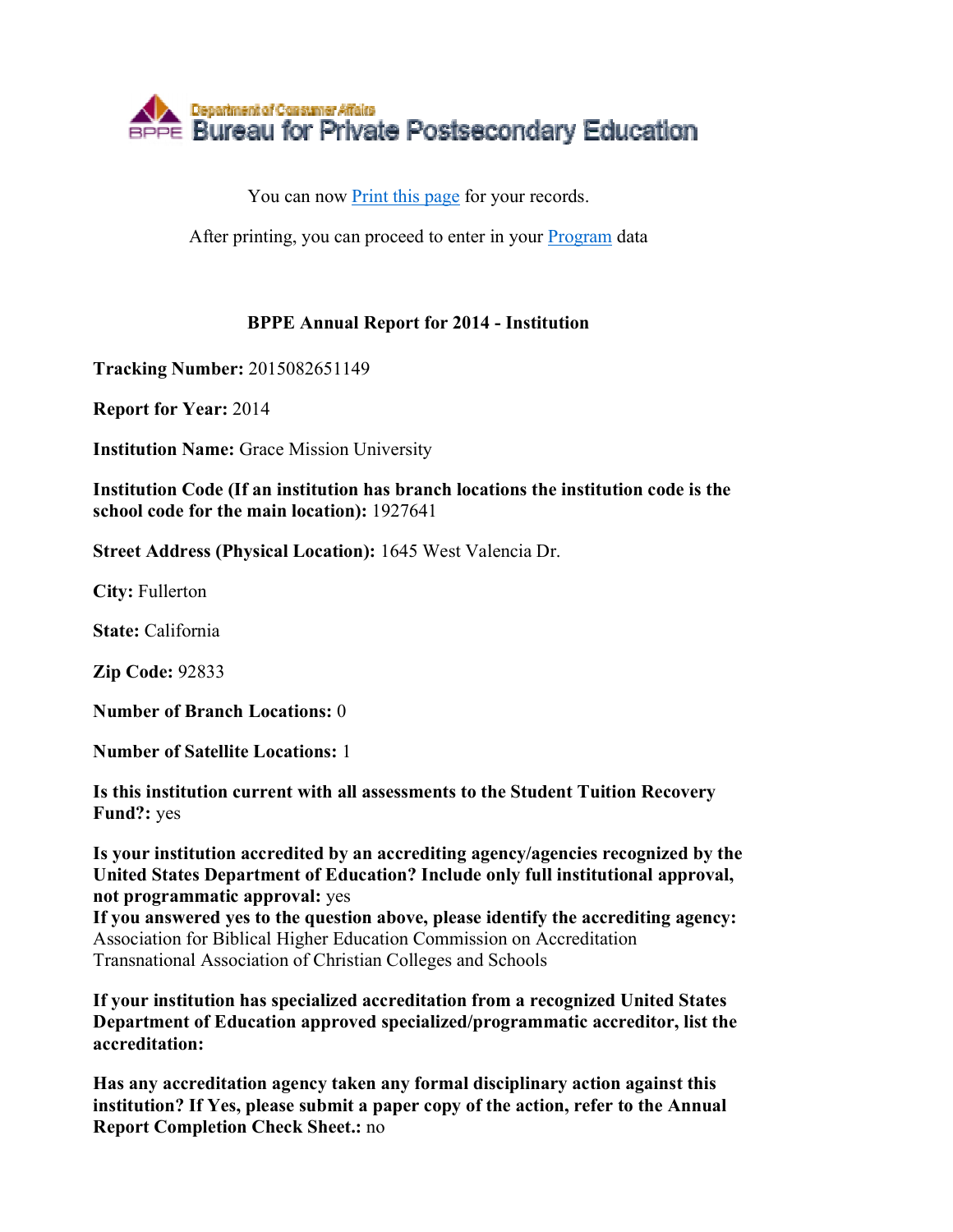**Does your institution participate in federal financial aid programs under Title IV of the Federal Higher Education Act?:** yes

**What is the total amount of Title IV funds received by your institution in 2014?:** 446,791

**Does your institution participate in veteran's financial aid education programs?:** no

**What is the total amount of veteran's financial aid funds received by your institution in 2014?:**

**Does your institution participate in the Cal Grant program?:** no

**What is the total amount of Cal Grant funds received by your institution in 2014?:**

**Is your institution on the California Eligible Training Provider List (ETPL)?:** no

**Is your institution receiving funds from the Work Investment Act (WIA) Program?:** no

**What is the total amount of WIA funds received by your institution in 2014?:**

**Does your institution participate in, or offer any additional financial aid program?** yes

**If yes, please indicate the name of the financial aid program:** Tuition Assistance  $(T.A)$ 

**If your institution reports a Cohort Default Rate to the US Department of Education, enter the most recent three year cohort default rate reported to the U.S. Department of Education for this institution:** 0

**The percentage of students who in 2014 received federal student loans to help pay their cost of education at the school was:** 5

**The percentage of institutional income in 2014 that was derived from public funding.:** 0

**Number of Doctorate Degrees Offered:** 1

**Number of Students enrolled in Doctorate level programs at this Institution:** 11

**Number of Master Degrees Offered:** 2

**Number of Students enrolled in Master level programs at this institution:** 106

**Number of Bachelor Degrees Offered:** 1

**Number of Students enrolled in Bachelor level programs at this institution:** 90

**Number of Associate Degrees Offered:** 0